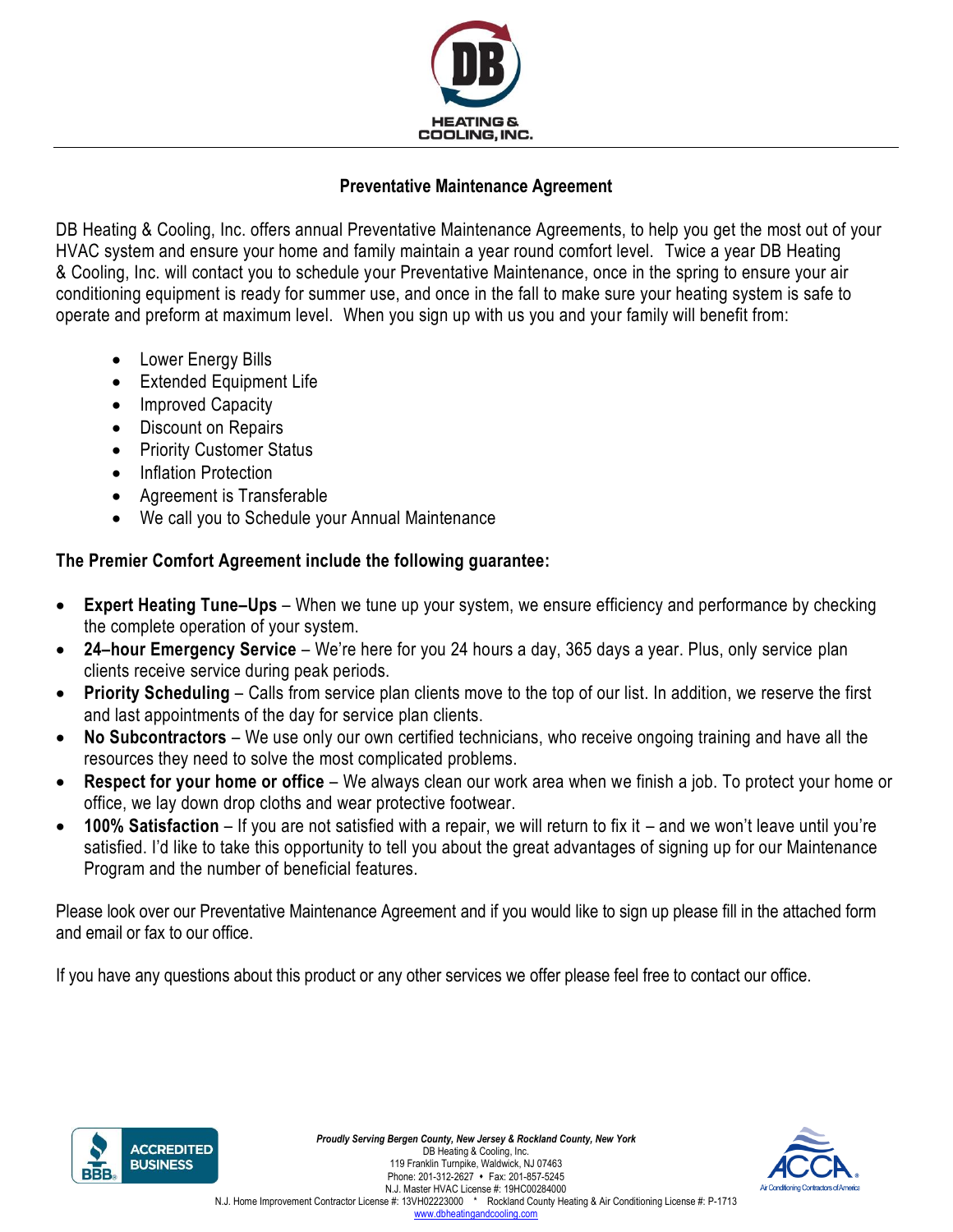

## **Preventative Maintenance Agreement - Pricing and Description**

### **Preventative Plan Terms and Conditions**

*Plan selection and pricing please indicate quantity and circle price of coverage desired*

| Qty          | <b>Heating &amp; Cooling</b>                                                                                                                                                                                                                                                    | <b>Premier Comfort Agreement</b>          |  |
|--------------|---------------------------------------------------------------------------------------------------------------------------------------------------------------------------------------------------------------------------------------------------------------------------------|-------------------------------------------|--|
|              | First Heating System & A/C System                                                                                                                                                                                                                                               | \$327.00                                  |  |
|              | Each additional furnace & A/C System (10% discount)                                                                                                                                                                                                                             | \$300.00                                  |  |
|              | <b>Heat Pump</b>                                                                                                                                                                                                                                                                | \$332.00                                  |  |
|              |                                                                                                                                                                                                                                                                                 |                                           |  |
|              | <b>Cooling Only</b>                                                                                                                                                                                                                                                             | <b>Premier Comfort Agreement</b>          |  |
|              | First A/C or single-zone ductless split system                                                                                                                                                                                                                                  | \$200.00                                  |  |
|              | Each additional A/C system (10% discount)                                                                                                                                                                                                                                       | \$179.00                                  |  |
|              | Each additional zone on a ductless split system                                                                                                                                                                                                                                 | \$48.00                                   |  |
|              |                                                                                                                                                                                                                                                                                 |                                           |  |
|              | <b>Heating Only</b>                                                                                                                                                                                                                                                             | <b>Premier Comfort Agreement</b>          |  |
|              | <b>First Furnace</b>                                                                                                                                                                                                                                                            | \$182.00                                  |  |
|              | Each additional furnace (10% discount)                                                                                                                                                                                                                                          | \$164.00                                  |  |
|              | <b>Boiler</b>                                                                                                                                                                                                                                                                   | \$182.00                                  |  |
|              | Boiler additional zones (hot water coils in air handlers)                                                                                                                                                                                                                       | \$75.00                                   |  |
|              |                                                                                                                                                                                                                                                                                 |                                           |  |
|              | <b>Accessories</b>                                                                                                                                                                                                                                                              | <b>Premier Comfort Agreement</b>          |  |
|              | Humidifier                                                                                                                                                                                                                                                                      | \$53.00                                   |  |
|              | Air Cleaner (includes annual filter change)                                                                                                                                                                                                                                     | \$107.00                                  |  |
|              |                                                                                                                                                                                                                                                                                 |                                           |  |
|              | 6.625% NJ Sales Tax <b>Martin Martin Martin Martin Martin Martin Martin Martin Martin Martin Martin Martin Martin S</b>                                                                                                                                                         |                                           |  |
|              | YOUR TOTAL INVESTMENT: www.communication.communication.com/                                                                                                                                                                                                                     |                                           |  |
|              | Name: <u>2000 - 2000 - 2000 - 2000 - 2000 - 2000 - 2000 - 2000 - 2000 - 2000 - 2000 - 2000 - 2000 - 2000 - 2000 - 2000 - 2000 - 2000 - 2000 - 2000 - 2000 - 2000 - 2000 - 2000 - 2000 - 2000 - 2000 - 2000 - 2000 - 2000 - 2000 </u>                                            |                                           |  |
|              |                                                                                                                                                                                                                                                                                 |                                           |  |
|              |                                                                                                                                                                                                                                                                                 |                                           |  |
| Email:       |                                                                                                                                                                                                                                                                                 |                                           |  |
| 201-312-2627 | Please fill out your payment information below and fax or mail. If you prefer to call us with your payment information please contact us at                                                                                                                                     |                                           |  |
|              | Credit Card: $\Box$ AMEX $\Box$ VISA $\Box$ MasterCard $\Box$ Discover $\Box$ Cash                                                                                                                                                                                              | $\Box$ Check # $\_\_\_\_\_\_\_\_\_\_\_\_$ |  |
|              |                                                                                                                                                                                                                                                                                 |                                           |  |
|              |                                                                                                                                                                                                                                                                                 |                                           |  |
|              | Proudly Serving Bergen County, New Jersey & Rockland County, New York<br><b>ACCREDITED</b><br>DB Heating & Cooling, Inc.<br><b>BUSINESS</b><br>119 Franklin Turnpike, Waldwick, NJ 07463<br>Phone: 201-312-2627 • Fax: 201-857-5245<br>N.J. Master HVAC License #: 19HC00284000 | Air Conditioning Contractors of America   |  |

N.J. Master HVAC License #: 19HC00284000 N.J. Home Improvement Contractor License #: 13VH02223000 \* Rockland County Heating & Air Conditioning License #: P-1713 [www.dbheatingandcooling.com](http://www.dbheatingandcooling.com/)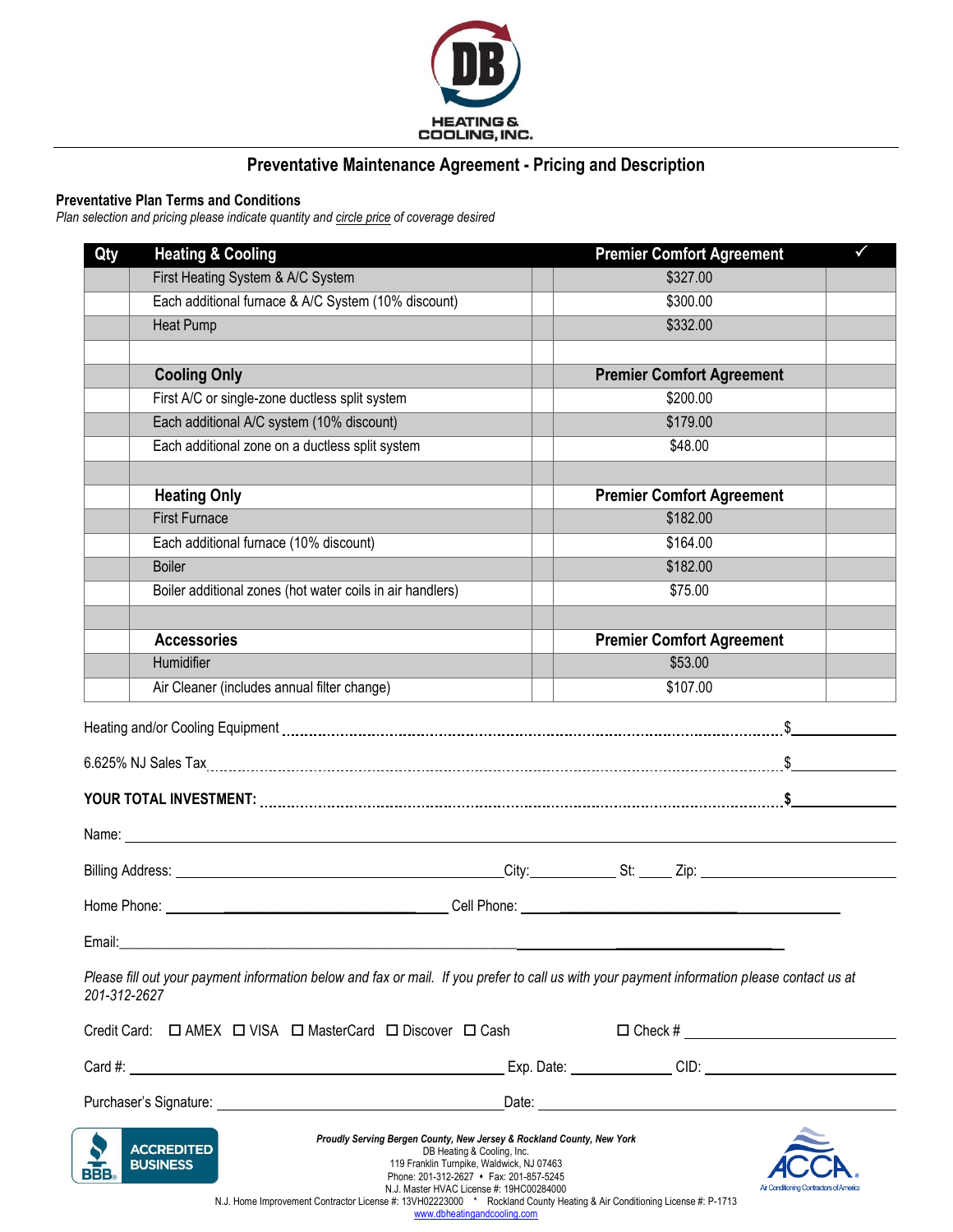

# **Premier Comfort Agreement**

*Seasonal Tune-Up and 15% Discount on Diagnostic Charge and Service Parts & Labor*

**Premier Comfort Heating Agreement** includes annual heating tune-up, priority service, and two-year warranty on service repairs (twice our normal warranty). Tune-up includes: lubricate blower motor and bearings (if equipped), check condition and tension of belt (if equipped), install clean air filters if supplied by customer, check that furnace flue is venting properly, adjust burner for proper flame (as necessary), check gas line pressure, check manifold pressure, check pilot safety check condensate (if necessary), check fan and limit control, check heat anticipator, check pressure regulator, check burner operation, check heat relay, check safety controls, check thermocouple, check temperature rise, check fan speed for winter operation. 15% Discount on Diagnostic Charge and Service Parts & Labor after Tune Up.

**Premier Comfort Cooling Agreement** for central air conditioners or heat pumps includes: annual cooling tune-up, priority service, two-year warranty on service repairs (twice our normal warranty). Tune-up includes: lubricate blower motor and bearings (if equipped), check condition and tension of belt (if equipped), install clean air filters if supplied by customer, checking cooling coil and dry clean (as necessary), check system pressures, check temperature drop across coil, check refrigerant charge, check thermostat and controls, check condensate, check fan speed for summer operation, check safety controls for operation, check superheat and adjust charge, check voltage and amp draw, check for correct rotation of fans, check expansion valve, check contactors and starters, check start/run capacitors, check compressor, check condensate drain. 15% Discount on Diagnostic Charge and Service Parts & Labor after Tune Up.